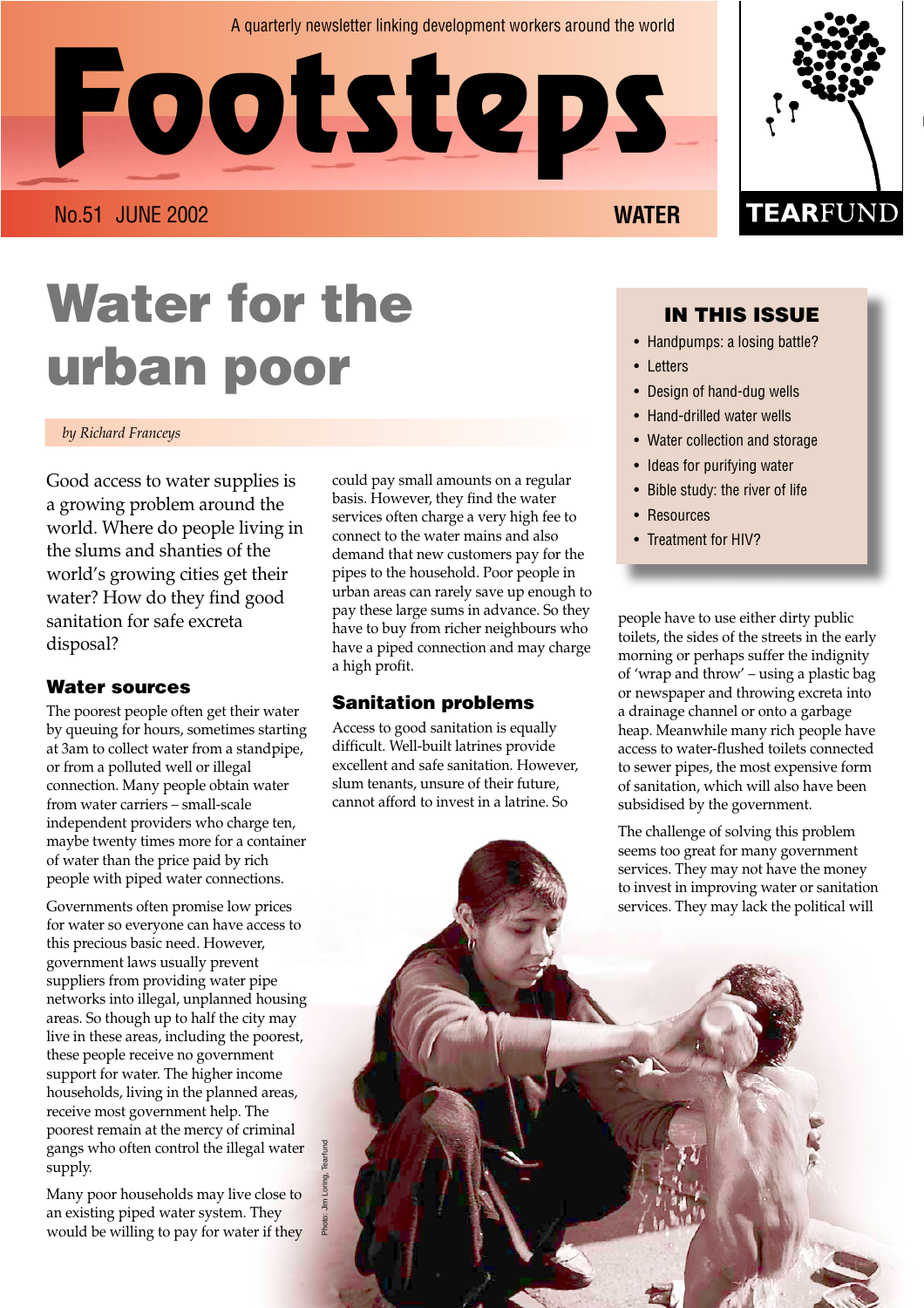# **COMMUNITY DEVELOPMENT**

# **Footsteps**

#### **ISSN 0962 2861**

Footsteps is a quarterly paper, linking health and development workers worldwide. Tearfund, publisher of Footsteps, hopes that it will provide the stimulus of new ideas and enthusiasm. It is a way of encouraging Christians of all nations as they work together towards creating wholeness in our communities.

Footsteps is free of charge to individuals working to promote health and development. It is available in English, French, Portuguese and Spanish. Donations are welcomed.

Readers are invited to contribute views, articles, letters and photos.

**Editor:** Isabel Carter PO Box 200, Bridgnorth, Shropshire, WV16 4WQ, UK

Tel: +44 1746 768750 Fax: +44 1746 764594 E-mail: footsteps@tearfund.org

**Sub Editor:** Rachel Blackman

**Language Editor:** Sheila Melot

**Administrators:** Judy Mondon, Sarah Carter

**Editorial Committee: Ann Ashworth, Simon** Batchelor, Mike Carter, Paul Dean, Richard Franceys, Martin Jennings, Ted Lankester, Simon Larkin, Sandra Michie, Veena O'Sullivan, Nigel Poole, Alan Robinson, Rose Robinson, José Smith, Sudarshan Sathianathan, Ian Wallace

#### **Illustrator:** Rod Mill

**Design:** Wingfinger Graphics, Leeds

**Translation:** S Boyd, L Bustamante, Dr J Cruz, S Dale-Pimentil, N Edwards, N Gemmell, R Head, M Machado, O Martin, J Martinez da Cruz, N Mauriange, M Pereira, J Perry

**Mailing List:** Write, giving brief details of your work and stating preferred language, to: Footsteps Mailing List, PO Box 200, Bridgnorth, Shropshire, WV16 4WQ, UK. E-mail: judy.mondon@tearfund.org

**Change of address:** Please give us the reference number from your address label when informing us of a change of address.

**Articles and illustrations** from Footsteps may be adapted for use in training materials encouraging health and rural development provided the materials are distributed free of charge and that credit is given to Footsteps, Tearfund. Permission should be obtained before reprinting *Footsteps* material.

**Opinions and views** expressed in the letters and articles do not necessarily reflect the views of the Editor or Tearfund. Technical information supplied in Footsteps is checked as thoroughly as possible, but we cannot accept responsibility should any problems occur.

**Tearfund** is an evangelical Christian relief and development agency working through local partners to bring help and hope to communities in need around the world. Tearfund, 100 Church Road, Teddington, Middlesex, TW11 8QE, UK. Tel: +44 20 8977 9144

**Published by Tearfund.** A company limited by guarantee. Regd in England No 994339. Regd Charity No 265464.

or capacity to find ways of serving rapidly growing illegal housing areas. However, the good news is that nongovernmental organisations (NGOs) are now making a difference in some cities.

#### **Community organisations**

All over the world, NGOs and community-based organisations are trying to help the urban poor. In Dhaka, Bangladesh, the NGO Dusthya Shasthya Kendra (DSK) works with the slum communities and Dhaka Water. After making an agreement with a community water management committee of women, which is supported by an advisory committee of men, a water tank is constructed on nearby land, contributed by Dhaka City Council. The community pays the water bills and, over time, pays back the \$600 capital cost of the water tank and connection.

The water point caretaker, a woman who is a member of the committee with an average salary of \$11 per month, collects water charges from users. With the

support of the NGO, she deposits this into a joint bank account. The community sets the water rates. The average charge is just one third of that previously paid by users. In the beginning, the NGO helps with monitoring their bank account. Later, communities take full responsibility.

In India, the NGO Sulabh International constructs toilet blocks in low-income areas complete with soap, showers and storage. There is a small charge for using the facilities (though the destitute and people with disabilities do not pay). The government helps with the cost of building the toilet blocks. The small charge pays for operating costs that include a caretaker to ensure cleanliness. Sulabh now has 4,000 toilet blocks in India and also promotes a twin pit latrine programme. It is providing sanitation services to perhaps ten million people.

These examples show what can be done. However, it is very difficult for NGOs to meet the needs of so many urban poor. Even with Sulabh's achievements, the majority of poor people in India lack

### **EDITORIAL**

Water is such a basic human need. None of us can survive for more than a few days without it. Despite this, obtaining enough water for household hygiene and clean water for drinking is a continual struggle for millions of people. Two-thirds of the world's population live in areas where water supplies are limited. The World Health Organisation estimates that over one billion people lack access to clean water. Water has become such a political issue that, in some regions, conflicts are likely over access to water supplies.

Improving access to water supplies is the subject of this issue. We look at practical methods of digging or drilling wells, maintaining water pumps, good hygiene practices in collecting and storing water, as well as a simple idea for obtaining safe drinking water. Poor people living in urban areas probably face the greatest challenge. Richard Franceys discusses one possible way of improving urban water supplies by looking at the idea of privatising water supplies. However, this raises many fears and the idea needs careful monitoring and control by governments and NGOs to ensure that poor people benefit. Tearfund is involved in a research project studying the impact of different approaches to water supply for the poor. At present, private operators supply the water needs of only about 5% of the world's population.

Water is used in the Bible as a symbol of blessing, new life and cleansing. Gladys Mwiti shared the Bible study on the River of Life many years ago and it has continued to inspire me ever since. I hope it will do the same for many readers.

Future issues will look at nutrition for young children and holistic development.

Josbel Carter

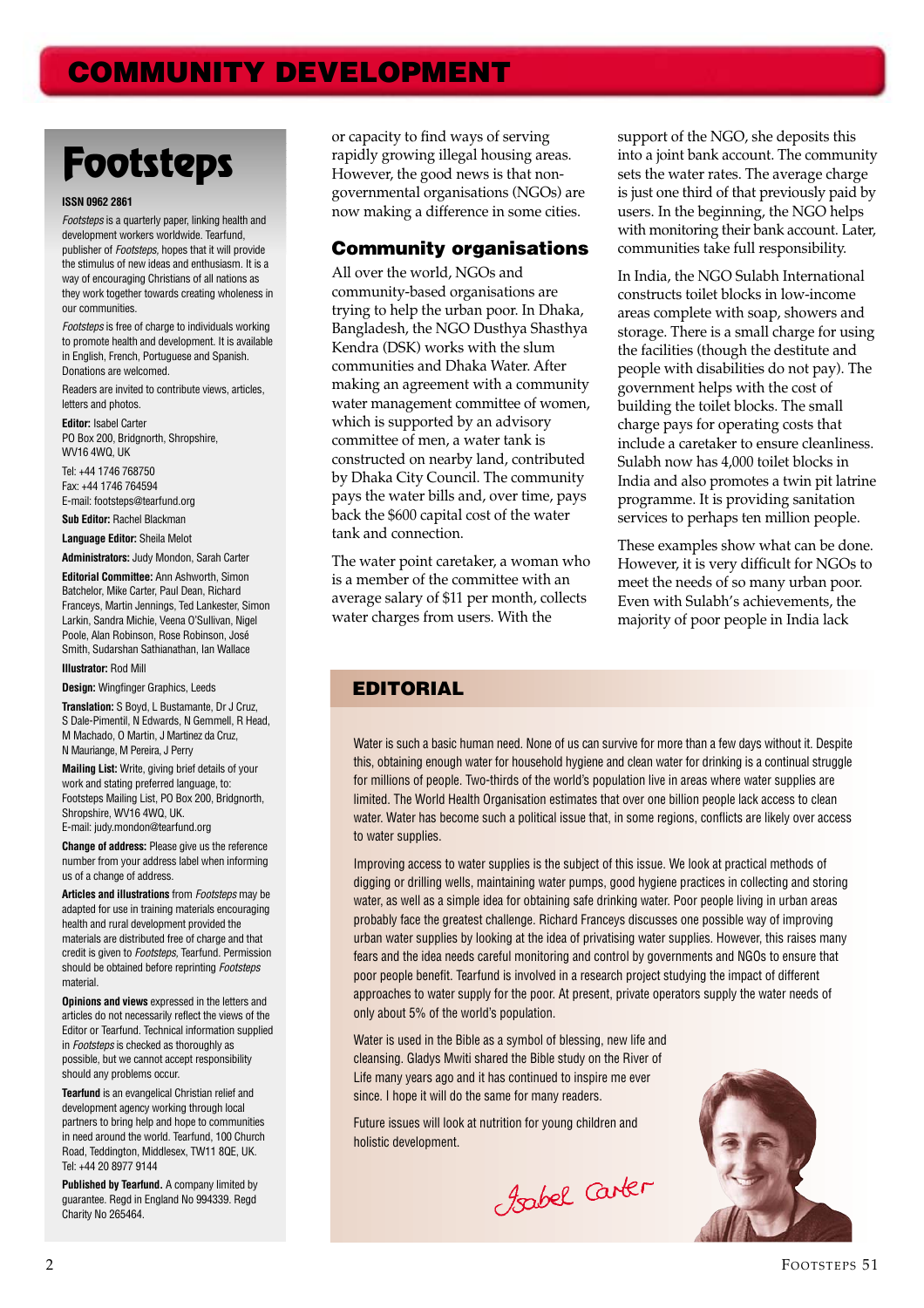# **COMMUNITY DEVELOPMENT**



*Access to unpolluted water should be available to even the poorest people.*

access to improved sanitation. Most of the 400 million people worldwide who live in urban areas do not have access to improved sanitation and 170 million of them lack access to improved water supplies.

## **Public private partnerships**

Recent research in over ten Asian countries has shown that one unexpected answer to solving the problems of the urban poor is 'privatisation'. Involving private enterprise in what are called *public private partnerships* (PPP) is making a difference for poor people in several cities in the world.

Private operators can bring better management and new investment. The results may be clean water flowing for 24 hours a day at reasonable pressure. Before, users might receive just two hours of water supply every one or two days at low pressure. By working in partnership with governments and community organisations, some of these private operators are serving poor people through participatory approaches. For example, they may reduce connection costs if the community helps to lay pipes in the slum, or they may allow people to pay their connection fees over two years with a small addition to their monthly water bill.

As a result of one PPP, a resident in Manila who says she used to spend up to P40 (pesos) each day for water bought from a water carrier, now only pays P25 to P50 per month! Another resident who

used to pay a flat rate of P300 per month to a neighbour with water, now spends only about P60 per month.

During focus group discussions, participants said that they could now enjoy the luxury of a daily shower because of the higher water pressure. As well as much reduced water charges, people mentioned other benefits such as:

- more time for other household chores
- more time for leisure
- lack of stress from queuing (fights often occur when people jump the queue)
- readily available water supplies.

In one slum in F Carlos, Manila, after individual water connections were installed, many houses were improved. Previously they were mostly made of temporary materials, while now most are made of more permanent materials such as hollow blocks and cement. Mothers now have more time to care for their children. Some residents use their extra free time for income-earning activities.

Why have these examples of private operators proved so successful? There are several reasons:

- It is in their commercial interest to serve all potential customers.
- They can make a profit even with low charges.

■ They often have government contracts demanding they achieve high levels of service for poor people.

#### **What can we do?**

What can readers of *Footsteps* do with these ideas? We can share these research findings about PPPs and lobby our governments to consider them as one way forward. We can lobby politicians to improve water services for poor people. We can ask them to raise their targets for water service provision to 100%, so that the urban poor are always included.

Through churches and NGOs we could establish credit unions, which among other ideas, could finance piped water connections. We can talk with householders who sell water to their neighbours about what should be a reasonable profit. Perhaps we could even consider building a Sulabh-style public toilet block, complete with soap and showers, making sure it remains clean and safe. An interesting extension perhaps of Jesus's example of foot-washing in John 13:1-17?

*Richard Franceys is based at the Institute of Water and Environment, Cranfield University, Silsoe, Bedford, MK45 4DT, UK. He was team leader of the Asian Development Bank study 'Beyond Boundaries: Extending Services to the Urban Poor' used as case studies in this article.*

*E-mail: r.w.a.franceys@cranfield.ac.uk*



Photo: Jim Loring, Tearfund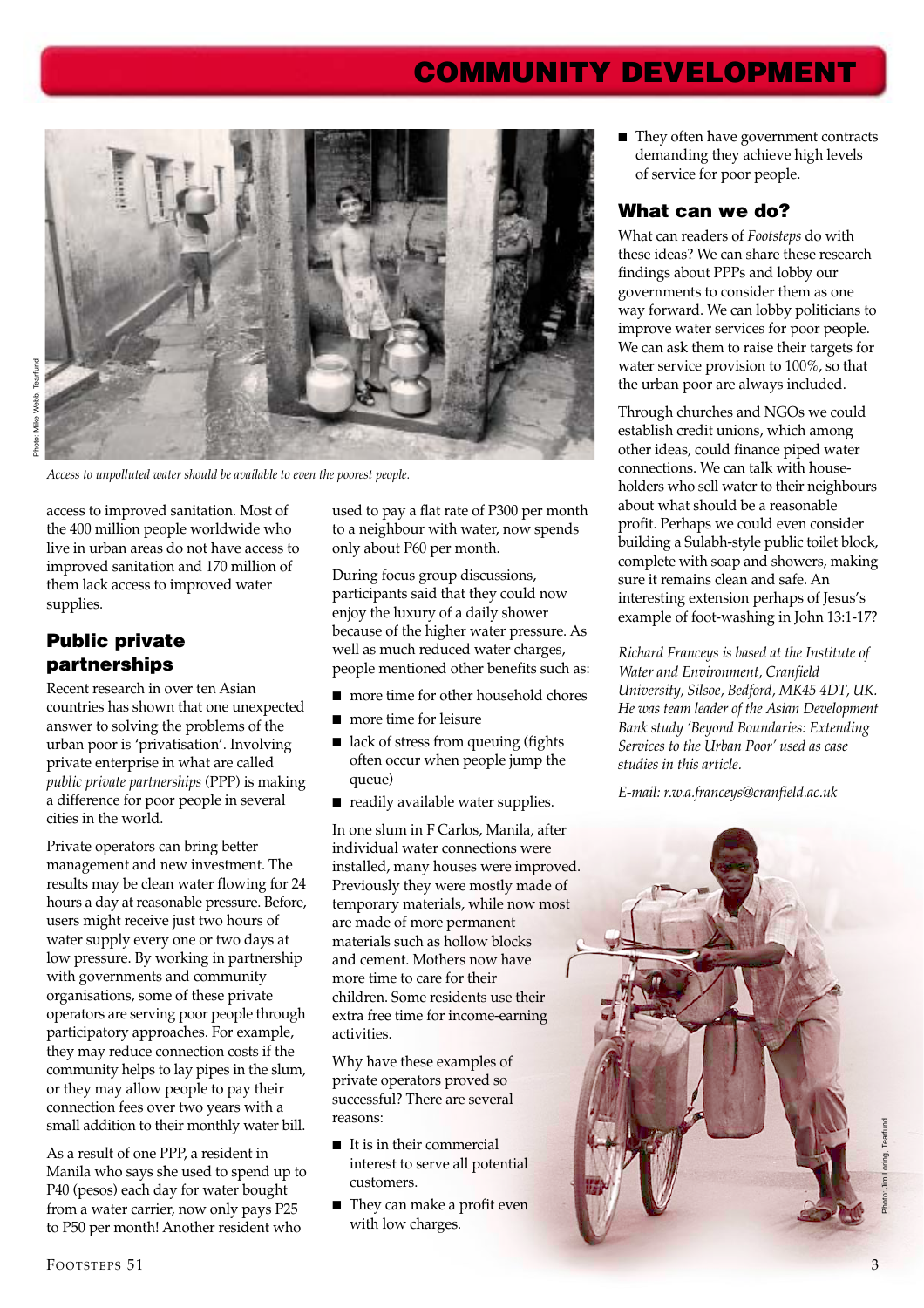# **Handpumps: A losing battle?**

#### *By Daniel Schotanus*

Why do we hear so few success stories of handpumps? During the early stages of planning, building and initial use, there are many claims of success. However, there are few reports on the state of handpump projects after three, five or even ten years of use. Is it because little monitoring and evaluation is carried out? Has interest moved to other projects or regions? Or is it because the handpump projects themselves have proved only a short-term success?

Most of us working to improve water supplies know the sorry sight of lonely, broken-down pumps. One can only guess how long ago the pump was proudly presented to the community. A local official probably made the first few forceful swings and declared a decisive blow in the war on famine, disease and poverty. But the clear water pouring out is now only a memory for local people and a photograph in the final project report.

Last December, I visited a water programme managed by an Ethiopian NGO, eight years after working with them. I sat with my previous counterparts and reflected on the good times we had. Talk turned to work issues. It soon became clear that the dream we had ten years earlier, about the NGO encouraging local multiplication of handpumps sustained by community financing, had not really developed. The idea of sustainable water development had not lived up to our expectations.

We visited one of the first handpumps installed by the programme 12 years earlier and found it nicely fenced and still in use. However, many of the other handpumps were no longer successful. Sometimes the pump had broken down; sometimes the water committee had failed to manage and maintain the pump; sometimes the community had failed to provide financial contributions. These concerns raise a number of important issues that we need to consider before

deciding whether handpumps are a wise choice for community water supply.

#### **Appropriate service level**

Researchers into water supplies suggest a useful scale to describe the level of water supply. Traditional water sources with no improvements – for example river water, a pond, water hole, shallow unlined well or unprotected spring – are regarded as zero level. The first level of improvements upgrade these with simple measures to protect the source from contamination. These could include lining a well, using a bucket and rope or protecting a spring. This can result in a very significant improvement in water quality. Handpumps are listed as the second out of six levels.



*Handpumps offer a healthier way of obtaining water.*

Handpumps offer improved protection, more water and an easier way of obtaining water by pumping. The closed well cover protects the water source from any contamination from the surface. The amount of water varies depending on the type of pump, the depth of the water table below the surface and the strength of the user. Handpumps can usually supply 0.5–1 cubic metre of water per hour, and 10–12 year old children should be strong enough to work the pump.

Higher levels of service such as public standpipes, outside taps and in-house connections provide more water at greater convenience but at much higher costs.

## **Service levels for community water supply**

| Level          | <b>Type of service</b> | <b>Litres of water used</b><br>each day for each user | <b>Cost</b> |
|----------------|------------------------|-------------------------------------------------------|-------------|
| 5              | house connection       | $100 - 150$                                           | high        |
| $\overline{4}$ | yard tap               | $50 - 100$                                            | high        |
| 3              | standpipe              | $10 - 40$                                             | moderate    |
| $\mathfrak{p}$ | handpump               | $10 - 40$                                             | low         |
|                | improved traditional   | $10 - 40$                                             | very low    |
| 0              | traditional            | $10 - 40$                                             | very low    |

FOOTSTEPS 51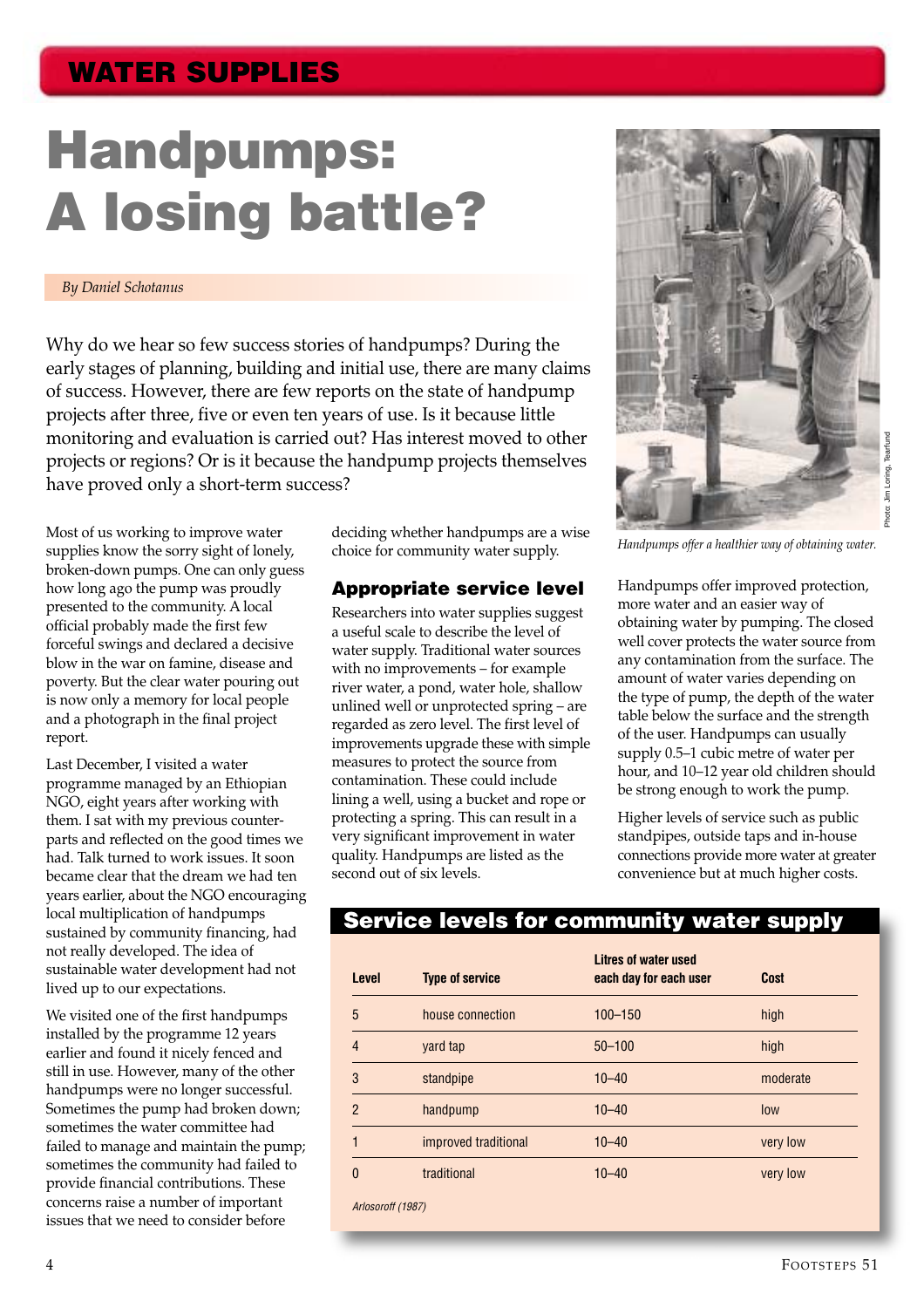These systems require considerable technical and economic resources and are usually beyond the means of users and authorities to establish and maintain.

## **Village level operation and maintenance**

Over the last 15 years, village level operation and maintenance of handpumps (VLOM) has become a key consideration for handpump design. Many different manufacturers now claim this for their own design of pump. The World Bank originally promoted this concept and it includes these criteria:

- Easily maintained by a village caretaker, requiring minimal skills and few tools
- Manufactured in-country so that spare parts are easily available
- Strong and reliable under field conditions
- Cost-effective.

Village level operation and maintenance also applies to the management of the handpumps. This means the community needs to take ownership of the use and maintenance of the pump. The ownership and management of maintaining pumps should mean that the community:

- chooses when to service the pumps
- chooses who will service the pumps
- pays for the service.

## **Handpump failures**

Our project in Ethiopia worked with a local maintenance team. After a number of pumps were established, the project continued to employ this team because:

- Village caretakers often did not practise preventative maintenance but waited for problems to develop.
- Spares were often not available.
- Breakdowns occurred which were beyond the capacity of the village community to repair.
- It was against the financial interest of the project maintenance team to give responsibility to local communities.

In both remote and urban areas, many caretakers are very careful with money. People think there is no need to replace a part that is still working. This may mean that parts are not replaced until they show



*Rivers and ponds offer a low cost but high risk water supply.*

definite problems or have actually broken down. It may also prove very difficult to obtain spare parts locally and without them no preventative maintenance can take place.

However, depending on how often the pump is used, all parts will eventually need replacing once their intended lifetime is past. The pump may still be usable after a small part has worn out or broken, but this can lead to considerable and permanent damage. Expensive new parts and outside help may then be necessary to repair extensive damage.

If funds are available for a central maintenance team, then emergency repairs can be done and communities continue to benefit from working pumps (assuming the maintenance teams live up to expectations!). But generally, funding for such teams is unlikely to last.

In Ethiopia, both government and NGOs have expected too much from the communities' initial willingness to contribute to providing water supplies. Outside funding and the need for rapid results, often mean too little attention is given to building up local capacity and participation.

'Ownership' of the water scheme often just means the completed pump is 'given' to the community once built. Too little time is taken to allow the community to manage the planning and implementation process and to take ownership of the water supply scheme from the start. Local contributions are often measured

in terms of labour and contributions of building materials or food. Who can blame local people for being hesitant about contributing to something that seems to be owned by outsiders?

Research carried out by Ethiopian students of the IHE-UNESCO Institute for Water Education suggests that communities are usually able to pay for their own water supply schemes. The required contribution to maintenance of water supply schemes is usually much less than 1% of annual income, which should be acceptable even at subsistence level. Only during crisis situations were people unable to contribute.

There is a clear need to rethink our approaches. Good handpumps exist, and technical solutions are available. Management of handpumps is the real issue. For village level operation and management to work, the capacity building of those responsible for operation and maintenance is essential. They need training in proper management of supplies, spares and finances. Our planning and support need to match local people's willingness to contribute.

*Daniel Schotanus works in the Department of Management and Institutions at IHE-UNESCO Institute for Water Education, PO Box 3015, 2601 Delft, the Netherlands. He has many years experience as a water engineer in Ethiopia.*

*E-mail: tds@ihe.nl IHE website: www.ihe.nl*

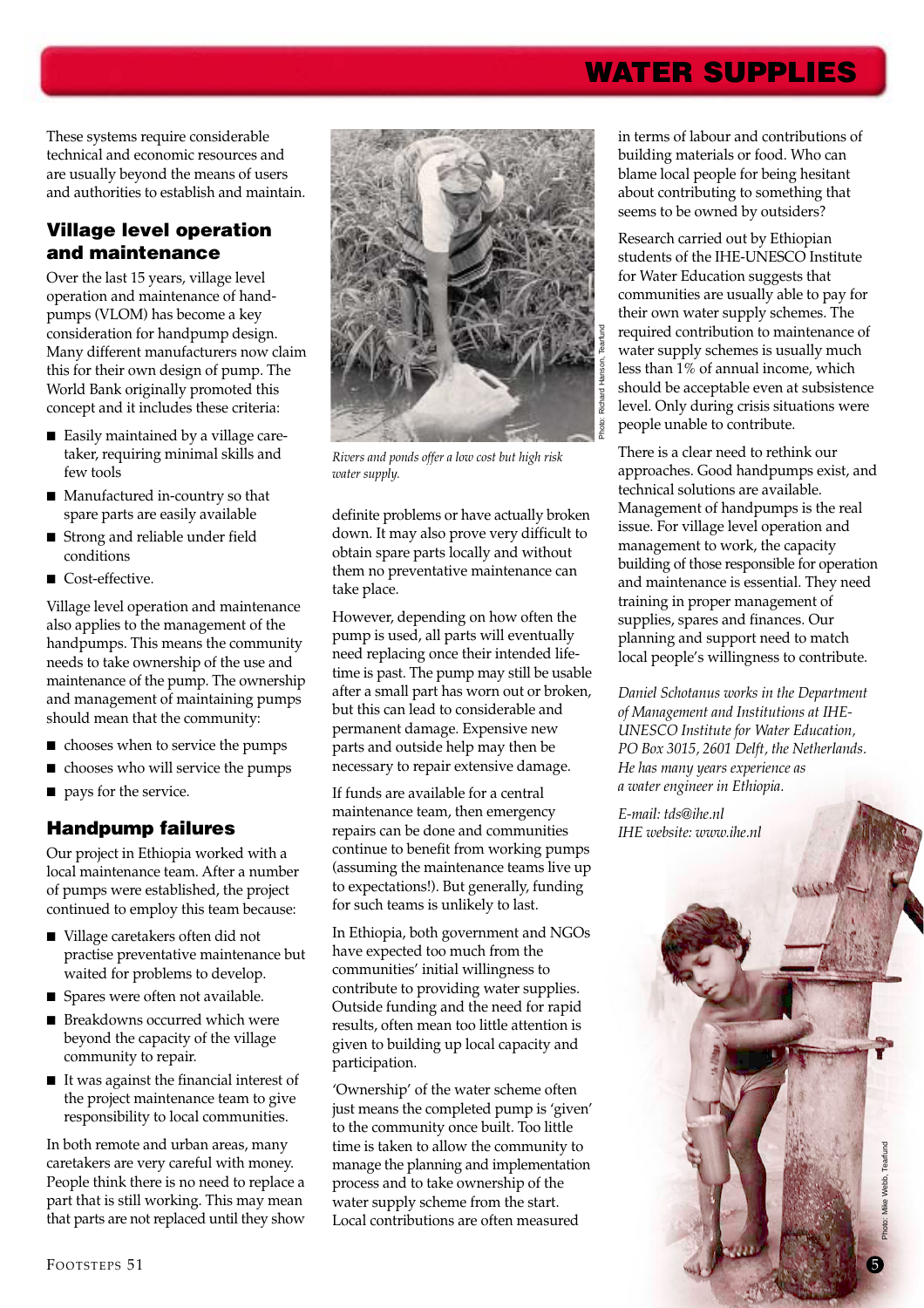## **LETTERS**



#### **Dental news**

I live in the Democratic Republic of the Congo, working in five health zones in Ituri and Uele districts in the eastern province. As part of our work with oral health, we carried out a survey and found these results:

- 80% of people have one or more dental cavity.
- 75% are unable to attend a dental clinic, either for financial reasons or because of the distance involved.
- 25% have lost teeth because of an untreated cavity.
- 95% have poor oral hygiene which is the primary cause of dental cavities and is due to lack of knowledge.

This serious situation has been overlooked by all health authorities. We took the



initiative to train Mr Basali Achalina as an oral health agent to help us create a mobile dental service. He is working to improve the situation by using an ordinary torch to light up the mouth, performing dental extractions and making dentures without a cutting or polishing machine, just using a file and sandpaper to polish them.

We are unable to carry out fillings as we lack the materials and the means to do them. We would appreciate any suggestions, advice or help so that we may work together to promote good oral healthcare in our area.

*Beakaka Mangbaiso Medical Service for Oral health Dieu voit tous Dentistry PO Box 8D4 Arua Uganda*

#### **Potato skins**

We appreciated *Footsteps 48* promoting traditional medicines. For serious burns, we recommend a dressing made from muslin cloth with boiled potato skins attached with a paste of wheat flour. The potato skin layer is placed on the burn with the inner layer of the potato next to the skin. It does not stick to the burn and so prevents the scarring that often happens when skin rips as dressings are changed. The idea comes from India. The dressing must of course be sterilised before use. You could steam it over a pan of water.

Readers may also be interested to know that we export, free of charge, supplies of second-hand spectacles for distribution to the poor. People try on many pairs and often find a pair that is suitable. However, we do ask that people pay for the postage and any customs duty.

*Jimmy Richardson 78 Hutton Road North Entrance NSW 2261 Australia*

#### **Sharing information**

I have been receiving *Footsteps* since 1996. To begin with, I found it simply enough to read it and learn about work in other areas of the world. I learned to understand different ways of life and different ways in which communities resolved

their needs. But soon I came to the conclusion that it was not fair to acquire this knowledge and not share it. This led me to ask for more magazines to share with the leaders of our evangelical fellowship which covers four provinces here in Ecuador.

Now I distribute the magazine to these leaders and also pastors in several districts. Together we reflect on the topics appropriate to each place, whether urban or rural, and endeavour to apply those that are most suitable. We do not have many written resources here and lack access to radio, TV and newspapers. We have been particularly interested in the information about fish farming, urban gardens, mosquito nets, solar driers and the role of the church in development and advocacy. We hope to set up our own library.

Whenever I visit the pastors I remind them about recent topics and ask what they have done with the information.

*Pastor Isidro Alcivar Iglesia Evangélica Chipe Minuape Casilla 151, Quevedo Ecuador*

### **Time management**



My church programmes cover every day of the week. There was often a poor attendance at our meetings, which I considered to be through lack of interest and commitment. So I started a campaign of 'Time Management' with the following illustration. We all have 24 hours each day to be used and managed by us. We only need to sleep and rest for 8 hours. If we live for 60 years, this means that we will sleep and rest for 20 years! The official working period is 8 hours, which represents another 20 years. The question we now need to ask ourselves is what do we do with the remaining 8 hours; the other 20 years of our life?

We should use it to serve our God if we don't want to serve our enemy, the Devil! This campaign changed the lukewarm attitudes of our members for the better.

*Mr Isaac Olanipekua Box 35961 Agodi PO, Ibadan Oyo State Nigeria*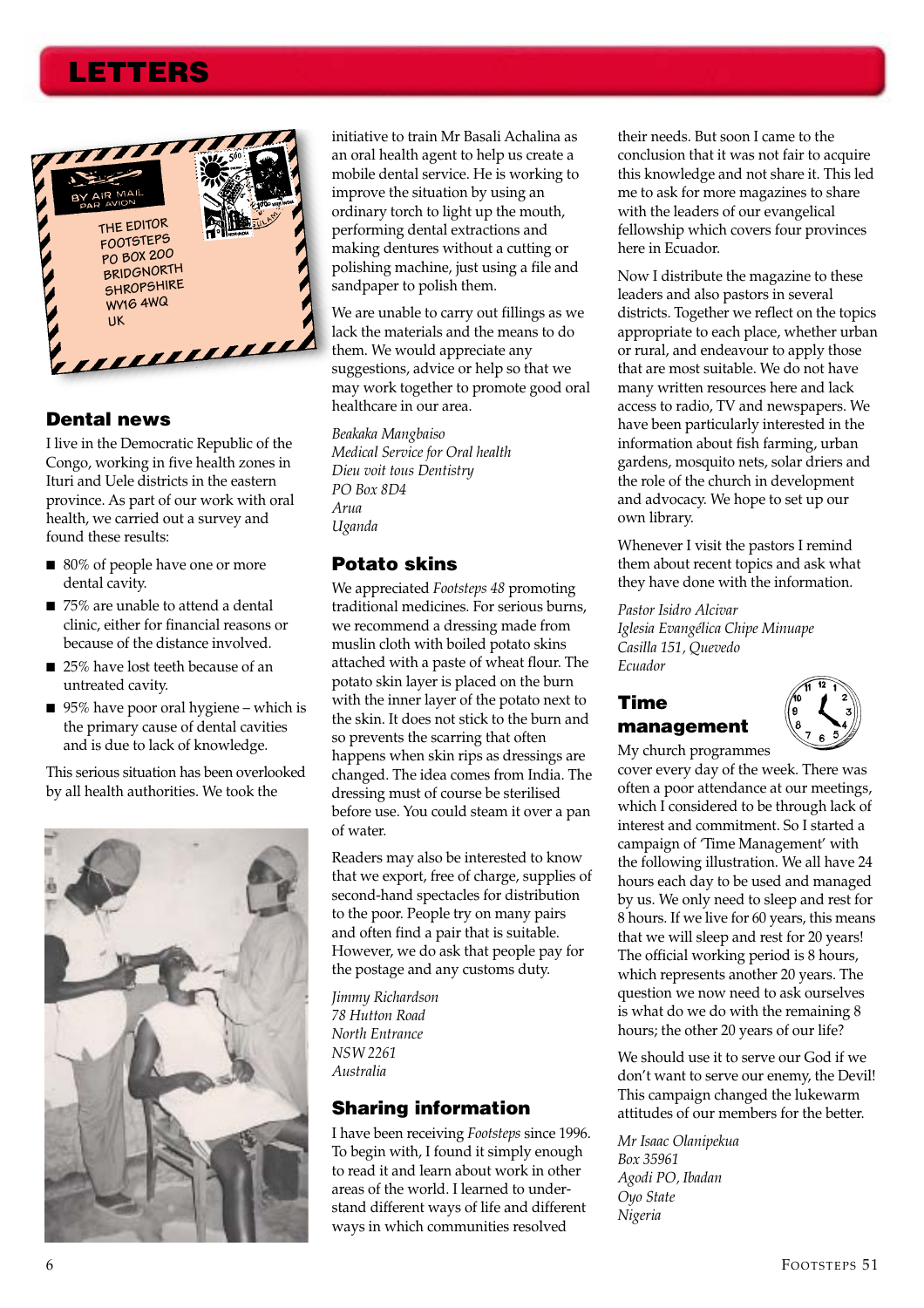## **LETTERS**

#### **Nutritious flour**

We produce flour using various different ingredients, the main one being Soya flour. It is 100% natural and we encourage people to use it with malnourished children between six months and five years old. After testing children over an eight-month period with this flour, the result is that the children are putting on 1kg of weight for every 2kg of this flour used in cooking.

The flour is a nutritious mixture of 24 ingredients. These include maize flour, powdered oats, wheat, oat and rice bran, roasted and ground pumpkin seeds, dried, roasted and ground cassava, okra and sweet potato leaves, linseed, sesame seed, gelatine, wheat germ, wheat flour, powdered cow's milk, powdered soya milk and brewer's yeast. It contains a balanced mix of carbohydrates, proteins, fats, fibre, essential minerals and vitamins.

The flour only costs on average \$2 per month per child. I would encourage anyone interested in finding out more to contact me (in Portuguese!).

*Revd Alexandre Ferreira Pevidor Cx Postal 358 Pato Branco Parana Cep 85 501 100 Brazil E-mail: afp@qualinet.com.br*

#### **Problems wanted!**

Have you got a technical problem that needs solving? I am a lecturer in Mechanical Engineering at the University of Nottingham, and as part of our course I am looking for engineering problems to set my students. Possible ideas include:

- the design of a seed planter that doesn't require the user to bend
- an 'alternative' fuel stove
- a device to seal plastic bags cheaply and safely.

If you have any other suggestions, I would be pleased to hear from you.

*Dr Mike Clifford School of Mechanical Engineering University of Nottingham Nottingham NG7 2RD UK*

*E-mail: mike.clifford@nottingham.ac.uk*

#### **Child-to-Child activities**

My lay reader class were eager to learn about health issues, so I set them the task of preparing Child-to-Child classes and then teaching children at our local Dispensary. It was a great success! Both the students and the children learned about health and the babies were better looked after. Other classes have

followed. Child-to-Child materials are very easy to use and stimulate good discussions. They are available from TALC. The photo shows our successful Child-to-Child Programme Certificate day.

#### *Mr Martin Carr*

*Archbishop Janani Luwum Theological College Gulu Northern Uganda*



*Child-to-Child produce a number of useful resources for using with children. Their address is Child-to-Child, Institute of Education, University of London, 20 Bedford Way, London, WC1 HOA, UK.*

### **Children – a new secret force!**

Children are proving to be a new force in the move to protect babies from diseases and to stamp out polio.

'New babies should receive protection from four types of vaccine before their first birthday. They also need these vaccines at special times. For example, they need measles vaccine when they are nine months old and they need three doses of polio vaccine before they are four months.'

Is this a medical expert speaking? No – it's a ten year old girl, Omba, from Mandeleo Primary School, in Kolwezi, Democratic Republic of Congo. Omba and her classmates are the new force for raising immunisation rates and looking out for cases of paralysis which can indicate polio. Children in five schools in Kolwezi have been learning all about immunisations and why they are so important. Then they check in their own communities to make sure new babies are getting the protection they should.

'We adopt up to five babies – but actually I have six,' says Omba. 'We help the mothers remember when vaccinations should be done, and tell them why it is important. We write all the details down in our exercise books and often visit the babies.'

Vaccine coverage in this area increased from 50% to 70% between 1999 and 2000 – mostly due to this childto-child programme. BCG immunisation rates for TB were 99% compared with a national average of 30–50%.

'Children are a good channel of communication' says School Director, Madame Eugenie. 'They can reach their own parents and other children and make them enthusiastic, sometimes much better than adults. They are very observant about details.'

This is also a way of changing behaviour for the future.

Adapted from WHO Press Release No 201.

For further information please contact Mr Valery Abramov, WHO, Avenue Appia, CH-1211 Geneva 27, Switzerland. E-mail: abramovv@who.int

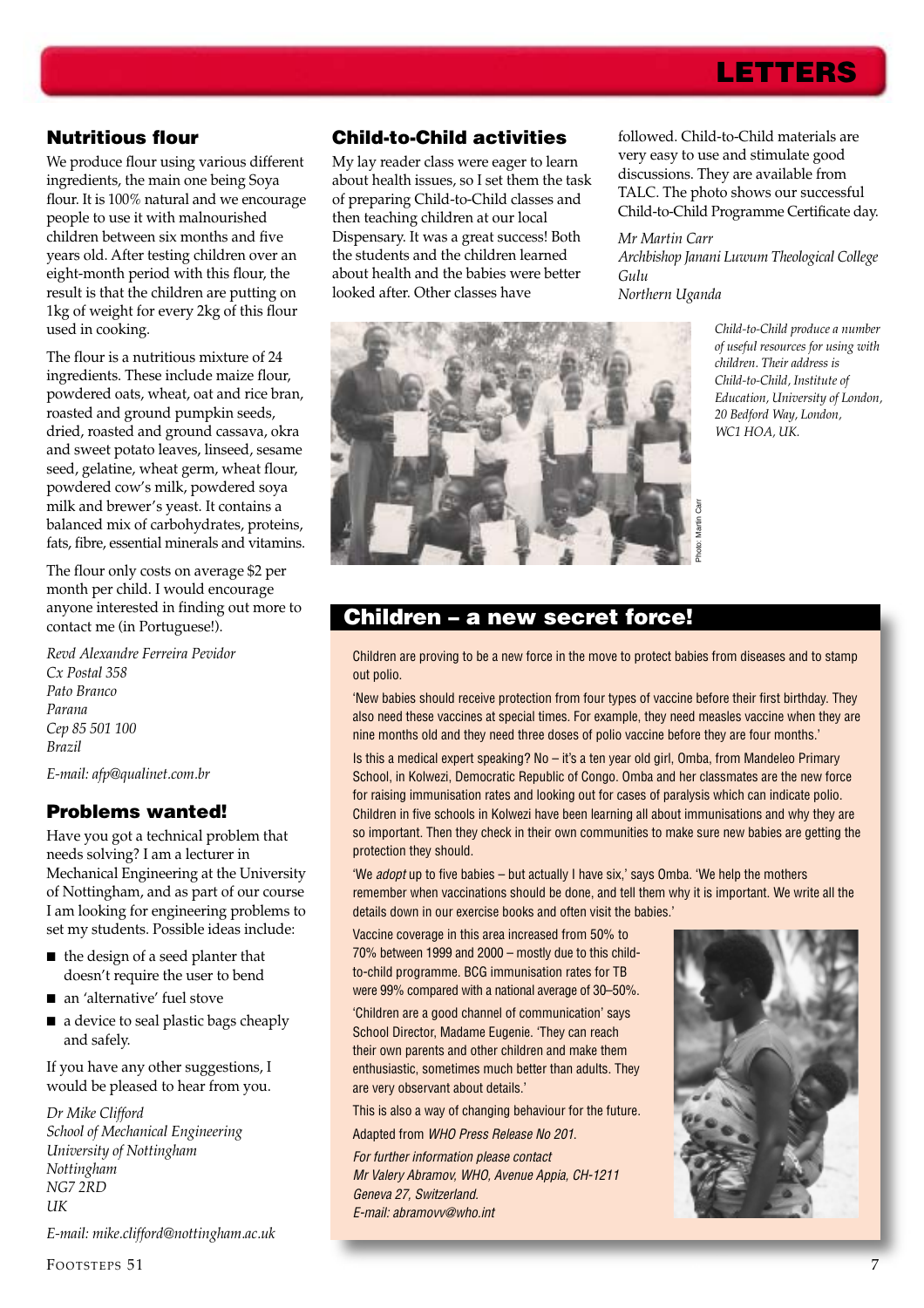# **BUILDING**

# **Design of hand-dug wells**

#### *by Daniel Schotanus*

There are several ways to design and build hand-dug wells. In many societies there are local experts with knowledge and expertise developed through years of experience. In the Borana area of Ethiopia, for example, traditional hand-dug wells have been reported with depths of over 100 metres.

Designs vary according to local preferences and conditions. This design has been used by a Tearfund partner in Ethiopia and is suitable for areas with firm soils. Generally, hand-dug wells are 10–15 metres deep. For deeper wells, drilling is more appropriate.

Wells should only be dug in suitable places where good supplies of clean ground water are likely to be available.

There are dangers in building hand-dug wells. Skill, knowledge and expertise are essential to ensure the safety of workers during the construction process.

A communal hand-dug well can give longlasting service if it is well designed and constructed.

## **Hygiene**

Ground water is generally safe to drink, because of natural filtering through the soil. However, chemical contamination is possible.

- Make sure that the well is located upstream of potential pollution sources such as pit latrines, petrol stations, rubbish pits or burial grounds.
- Prevent surface pollution at the well site. Ensure any spaces between concrete rings, the slab and well cover are filled in with concrete. Fit a pump on a raised pedestal.
- Spilled water from the pump should drain into a soakaway pit filled with rocks and gravel some distance away from the well.
- After the handpump is installed, disinfect the well with chlorine before use.



sloped slab with side wall for better drainage

## **Improvements**

- Build a concrete washing slab for washing clothes away from the well, with its own soak-away pit.
- Build a cattle trough some distance away and use buckets or a hose to fill this. Fence the well area so animals cannot damage it.
- Encourage the caretaker to make a vegetable plot at the end of the drainage ditch to provide additional income.
- Take care to avoid using too much water for irrigation. This may lower water levels and also affect other nearby wells.

## **Safety first**

Digging deep wells can be dangerous, both for the diggers and for observers.

- The dangers include:
- collapse of the sides (dig inside precast concrete rings if soil is unstable)
- objects or buckets falling from the surface
- people or animals falling in the well (use fences or covers)
- lack of oxygen in the well
- poison exhaust gases from a generator used to pump out water
- unsafe entering and climbing out of the well (use a safety harness and tripod and at least two helpers at the surface)
- electric shock due to poor isolation of the electric pump or cutting of power cable
- worker collapse due to exhaustion
- unhygienic conditions in the well (do not allow the well to be used as a toilet during digging).

If the completed well will not have a cover and handpump, build a protection wall at least 70cm high to prevent children and animals falling in.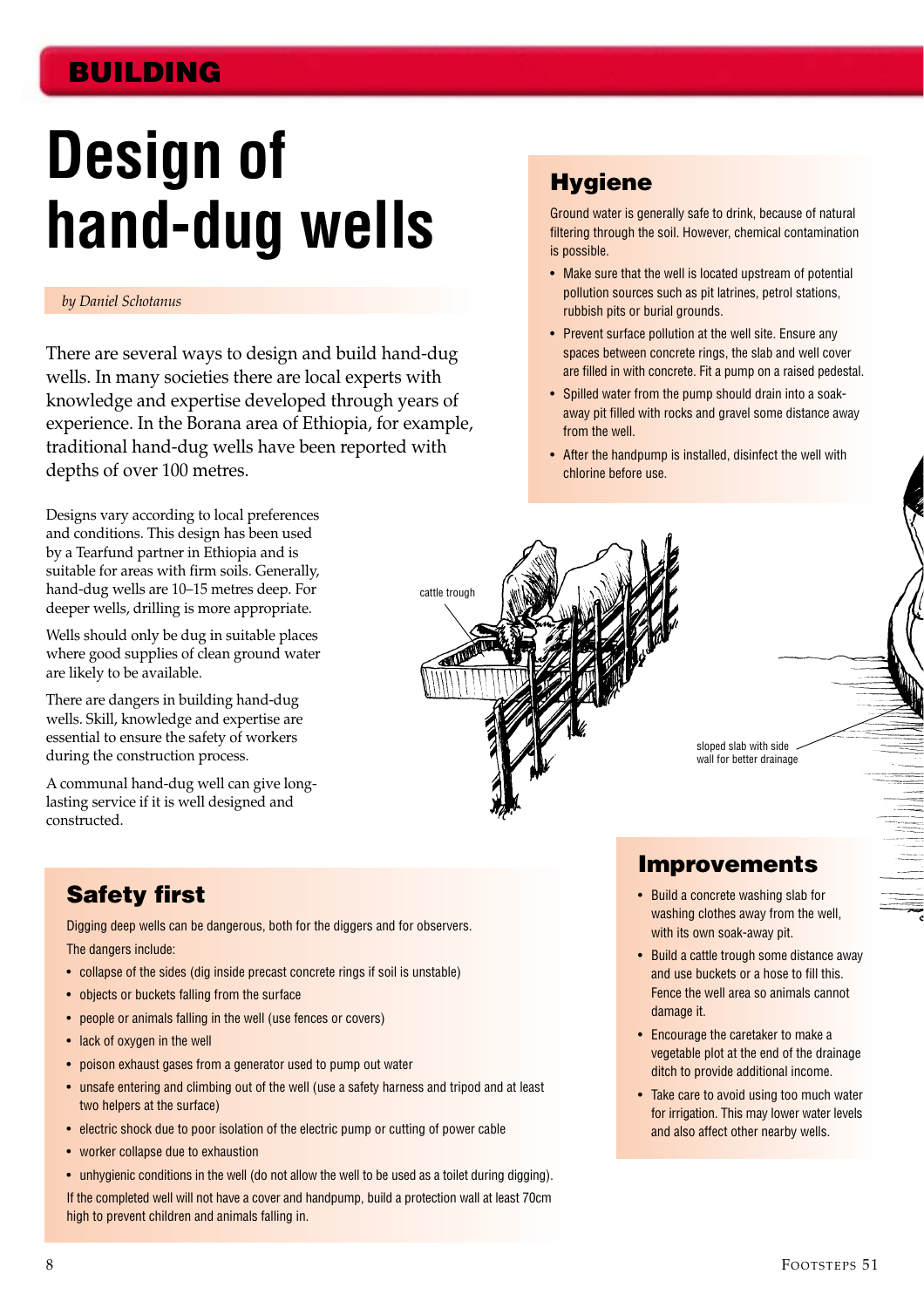## **Recommended handpumps**

Three handpumps recommended by Unicef are the TARA, the AFRIDEV and the India Mark II.

The TARA is very suitable for shallow hand-dug wells of approximately ten metres deep. It is a double-action handpump, lifting water on the up-stroke as well as the down-stroke with a bicycle pump type movement.

For deeper wells, the AFRIDEV and the India Mark II are lever-action, singleaction handpumps suitable for wells up to 30 metres deep (up to 50 metres for the India Mark II).

## **Community ownership**

Trying to light a fire with wet wood is very difficult. Instead of allowing the wood to dry, you may add paper, petrol or kerosene. This is rather like starting a project without the wholehearted support of local people. It is essential that the community 'owns' a water project. Outside agencies such as NGOs or churches can help in 'gathering the (dry) wood' and providing a match. However, too often the outside agency adds too much fuel (funding) to get the fire going, only to find the fire is short-lived and not sustainable. People's commitment is directly related to their need for clean water.

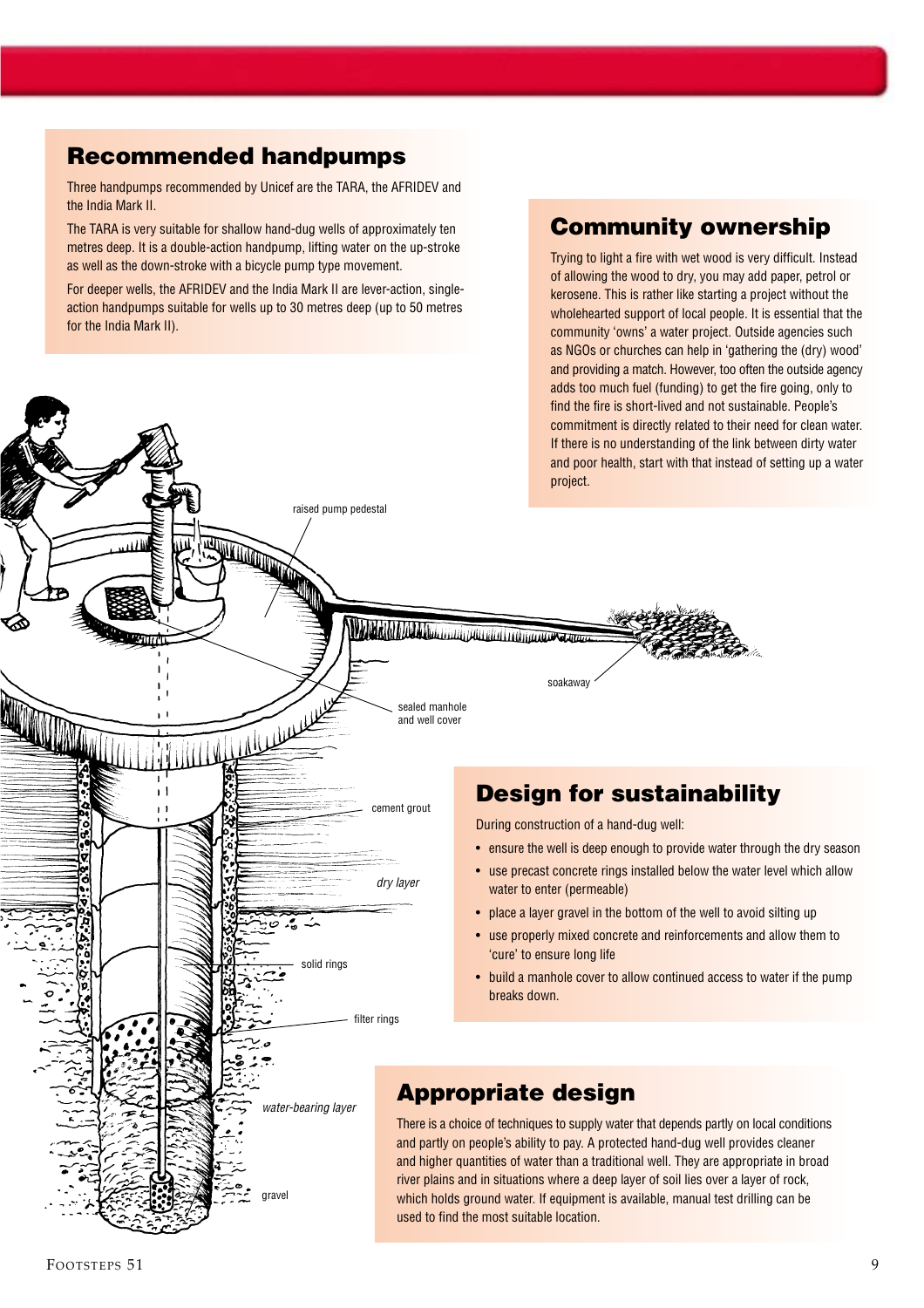# **Hand-drilled water wells**

#### *by Dr Richard Carter*

Many people walk long distances to obtain water that is often contaminated. However, there may be clean underground water within 30–40 metres, below their communities. This ground water has great potential to save time, reduce inconvenience and improve health.



*The low cost shallow well drilling project.*

### **Hand-dug wells and boreholes**

Richard Carte

Hand-dug wells are one obvious means of gaining access to ground water. The alternative is usually a deep borehole built by an expensive drilling rig. Most communities are unable either to have access or to afford a rig, unless they receive help from governments or NGOs. However, there is a new third alternative – hand-drilled wells.

#### **Small diameter shallow wells**

These are usually just 15cm in diameter (compared with 1.2 metres or more for a hand-dug well), and up to 30 metres deep, similar to most hand-dug wells. Hand-drilled wells can be cheaper and are usually quicker to build than handdug wells. One advantage of a hand-dug well is that if the pump breaks down, people can still obtain water using a bucket and rope.

Any well, whether hand-dug, handdrilled, or machine-drilled – involves three processes:

- loosening the ground
- removing the soil and rock
- supporting the walls of the hole.

Hand-drilled wells use a large drill called an *auger* to drill into the ground, supported by a metal frame. One great advantage of small diameter wells is that far less soil and rock has to be broken through and removed.

#### **For more details**

This is a new and exciting technology. At present there is little manufactured equipment. An exception is the Vonder Rig, available from V&W Engineering, PO Box 131, Harare, Zimbabwe.

In some countries, individuals have produced their own versions of hand drills. Readers with experience in this area are asked to contact Richard so he can share their details with others.

This website has many of the project reports and a resource pack with all available information: www.silsoe.cranfield.ac.uk/lcdrilling

#### **Energy**

Three or four men building a hand-drilled well have less than 2% of the energy of a medium-sized drilling rig. If the drill has to break through rock, this may prove impossible with hand-drilling. Soft materials such as sand and silt require less energy, but may cause problems if the holes collapse.

#### **Other issues**

There are also wider issues for communities to consider when thinking about hand-drilling:

- Are there alternative water sources which could be protected?
- Can existing sources be improved?
- Is the geology suitable for handdrilling?
- How will sites be chosen?
- How will communities be mobilised and involved?
- Who will pay for the wells?
- Who will construct the wells?
- Where will hand-drilling rigs be made?
- Will it be easy to get spare parts?
- Who will supply the linings and other construction materials for the wells?
- How much will the wells cost?

#### **Recent work**

These issues were explored during a recent three-year project in Uganda. This work looked into possible partnerships between government agencies, outside donors, commercial contractors and local communities.

The project developed new technology suitable for local conditions. They encouraged small contractors to adopt the technologies and begin the local manufacture of equipment. They found that with support from donors, government and communities it is possible to build partnerships between public sector, private sector and communities to improve rural water supplies. Whether this can really result in progress toward more affordable access to clean water still remains to be seen.

*Dr Richard C Carter, Institute of Water and Environment, Cranfield University, Silsoe, Bedford, MK45 4DT, UK.*

*E-mail: r.c.carter@cranfield.ac.uk*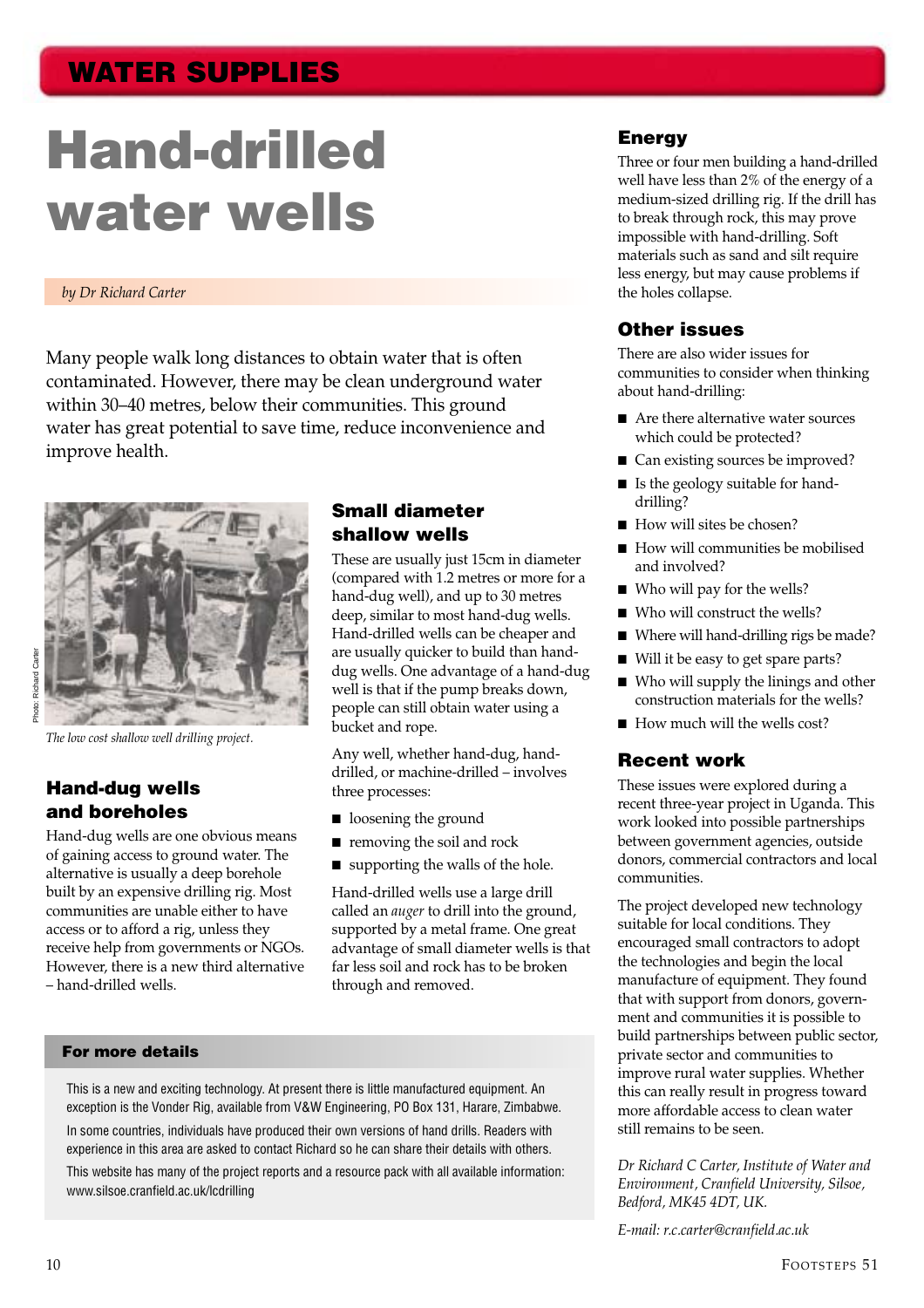

# **Water collection and storage**

#### *by Rachel Blackman*

It is important to use good methods for collecting, transporting and storing drinking water. There is a high risk of water becoming contaminated between the water source and the home. This is because it may become exposed to harmful bacteria or germs, either when it is transferred between different containers or when different people come into contact with it.

Drinking water can be collected from different types of sources: from surface sources (rivers or springs) or from ground water (wells with a rope and bucket, or handpumps). Usually ground water provides the best quality water because it is protected from contamination.

A number of easy methods can be used to maintain the quality of the water during collection, transportation and storage.

#### **Collection**

Water is often contaminated during collection through people dipping a dirty bucket into the water source. Once a water source is contaminated, it is likely that other people who share the water source will become ill.

There are two important ways of reducing this risk of contamination:

■ Use more than one container to collect **water.** Use a clean scoop or bucket to transfer water into the container. Ensure water is poured from the scoop or bucket into the transportation container, so that the two containers do not come into contact. Handpumps are the best way of collecting water because the water is, in effect, poured directly from the source into the container.

■ **Use the scoop or bucket only for that purpose.** Many villages have a communal scoop or bucket that everyone uses to collect water from the water source. This reduces the chances of contamination because there is only one scoop or bucket coming into contact with the water, rather than many. A community committee can help ensure the scoop is not stolen and is stored in a clean place.

#### **Transportation**

Transport water from the source to the home as quickly as possible. Cover the container with a lid or a piece of clean cloth to stop dirt falling into it.

### **Storage**

Store water in the home in a cool place, well away from gasoline, kerosene and agricultural chemicals. If different containers are used for transporting and storing the water, make sure that the water is poured from one container to the other. Follow the same rules; pour water from the storage container into an appropriate drinking vessel. If the storage container is too heavy to lift, use a clean scoop to transfer the water.

If these steps are followed, the chance of contaminating water between the source and the home is small.

#### **Remember**

- **All containers should be clean**
- **Where possible, pour rather than dip!**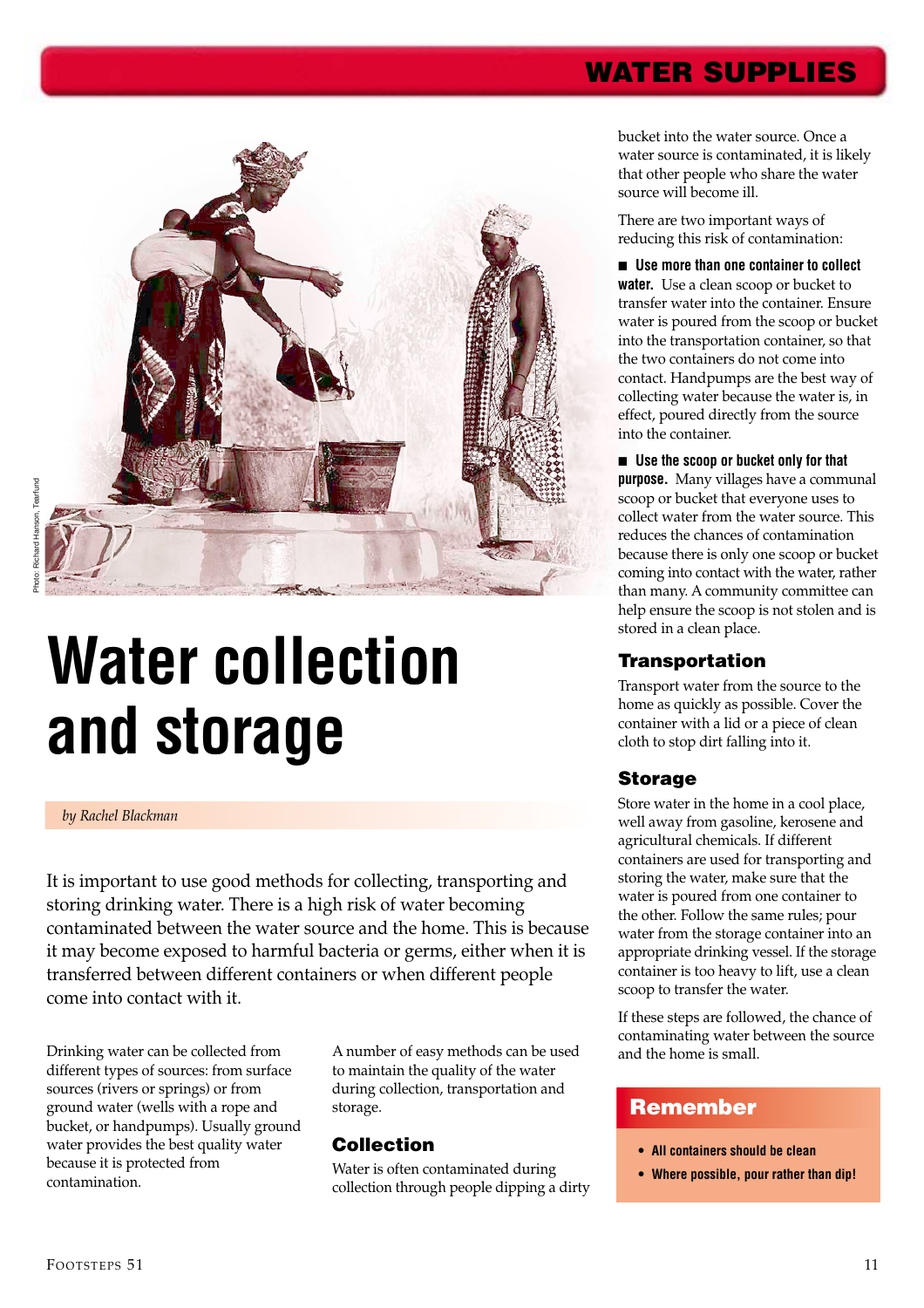# **PREVENTATIVE HEALTHCARE**

# **Ideas for purifying water**



#### *By Paul Dean*

Many water and sanitation projects focus on making more water available to people and encouraging good personal hygiene practices. The quantity of water used for bathing, cleaning and other household tasks may prove more important for good health than its quality. However, the quality of drinking water is very important.

Drinking water that is not clean often leads to diarrhoea and other water-borne diseases. Each household should therefore try to purify enough water for drinking and cooking. This water should be kept separate from other household water. It should never be stored in containers that have been used to store fuel or pesticides.

#### **Purification methods**

One way of making sure that water is pure is to boil it. Many healthcare and hygiene programmes recommend this. Boiling water rapidly for at least five minutes will kill any disease-causing organisms. However, boiling water is not easy. It uses a lot of fuel, which is often expensive or difficult to find. It changes the taste of the water and most people do not like this. The water needs cooling before it can be drunk. While cooling, it needs careful storage to keep it free of contamination and to prevent anyone being scalded. So boiling water is neither easy nor popular.



Sand filters can also purify water (*Footsteps 35*). However, filtering does not always remove all the organisms. A layer of charcoal can help solve this problem, but many experts still advise boiling filtered water or sterilising it by adding chlorine. Chlorine requires very careful measurement. If too much is added, the water will taste bad, while adding too little risks not killing all the organisms. The amount of chlorine in different powders or solutions can change over time, and also varies from product to product.

## **Comments from SODIS users**

- SODIS is easy to use. I just put the bottles out in the morning and 'forget' about them. In the evening when I finish my other work I just bring them inside.
- SODIS is cheap and we can get the bottles ourselves.
- SODIS does make water safe. We no longer get headaches (associated with typhoid), dysentery and diarrhoea.

#### **Solar disinfection**

In countries where there is a lot of sunshine, the heat and light of the sun can be used to kill disease-causing organisms. This method is becoming very popular because it is cheap, simple, and requires little work. Research has shown that if used correctly, the treated water is as clean as boiled water. The process is called solar disinfection (SODIS).

This method requires:

- clear plastic bottles of approximately 1.5 litres (those used for bottled water are ideal)
- water that is not too cloudy.

It is important not to use glass bottles, as they do not allow enough sunlight into the water. Plastic bottles have very thin walls which allow the sunlight to reach the water. Cloudy water should be left to settle before use and filtered through a cloth or sand filter if still cloudy.

Fill a clean bottle about three quarters full, put the top on and shake it vigorously for about 20 seconds. This ensures there

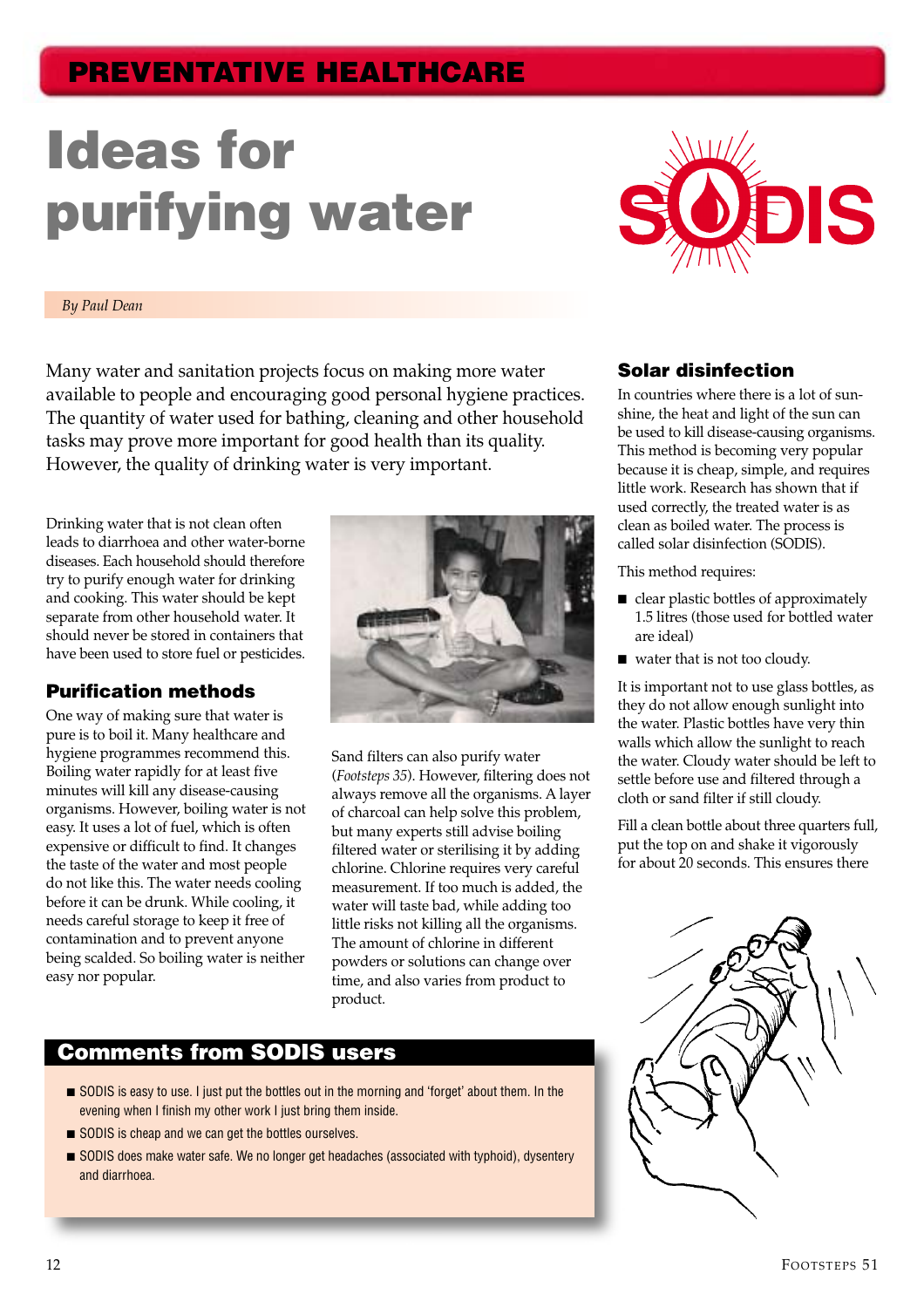## **PREVENTATIVE HEALTHCARE**

is plenty of air in the water, which reacts with the sunlight to help the purification process. Then fill the bottle to the top and place on its side where it will receive direct sunshine for several hours and where wind will not cool the bottle. A roof is ideal if it is made from metal sheets, tiles or concrete, rather than thatch (which could possibly catch fire).

Leave bottles in the sun for at least six hours, where they should become hot to touch. Then take the bottles inside to cool and be ready for use. If the weather is cloudy, bottles should be left on the roof for up to two days, according to the amount of cloud.

> SODIS is cheap and we can get the bottles ourselves

SODIS is simple to use and does not change the taste of the water. Nothing needs to be measured, and the water can be kept in the same bottle before drinking, reducing the risk of contamination during storage.

SODIS is easy to use. I just put the bottles out in the morning and 'forget' about them

There are likely to be few problems unless people use really dirty water, use dirty bottles, leave bottles in the shade or where the wind keeps them cool. One of the main problems may be getting enough bottles. This can lead to the use of old, badly scratched bottles which keep out the sunlight.

*Paul Dean worked for seven years in Uganda with Tearfund and is now a consultant in Rural Infrastructure and Civil Engineering. More information can be found at the SODIS website: www.sodis.ch*

## **BIBLE STUDY**

# The river of life *by Gladys Mwiti*

Water is used to symbolise many things in the Bible; cleansing,

### new life or healing.

#### **Read Ezekiel Chapter 47:1-12**

Here is a wonderful picture of the river of life, symbolising the spirit, life and power of God.

*• Where is the source of the river of life? What do you think this represents?*

Like all rivers, the river of life begins as a small trickle that grows into a mighty river too deep to stand in.

*• If the water represents the spirit, life and power of God, where are we standing? With our feet in the shallows? Or have we launched out into the deep water to be carried along by the power of God's love?*

The deeper we move into our relationship with God, the more the river of life will surround us and flow through us. The river of life brings blessing wherever it passes.

#### **Read verses 7-10**

The sea that is mentioned here is the Dead Sea – which has a very high salt content.

side of the bottle can be painted black. The painted side is placed underneath and helps the water temperature to rise more quickly.

To increase the water temperature (which can be very useful during the rainy season or in cooler climates) one

*• What happens as the river of life enters the Dead Sea?*

*• Do we have the same effect on our sinful communities and the world in which we live?*

#### **Read verse 12**

The river brings great blessing to all those, who like these trees, have their roots deep into the water.

- *What are the five points to note about these trees?*
- *Reflect on how Christ's life could be likened to this description.*

This picture is also repeated again at the end of the Bible:

#### **Read Revelation Chapter 22:1-2**

At the end of his ministry Christ reminded us that he is always with us, still pouring out his love and spirit upon us (Matthew 28: 20b). Let us hold on to this beautiful image and let the river of life flow through us and our communities.

*Gladys Mwiti established the Oasis Counselling Centre in Nairobi, Kenya.*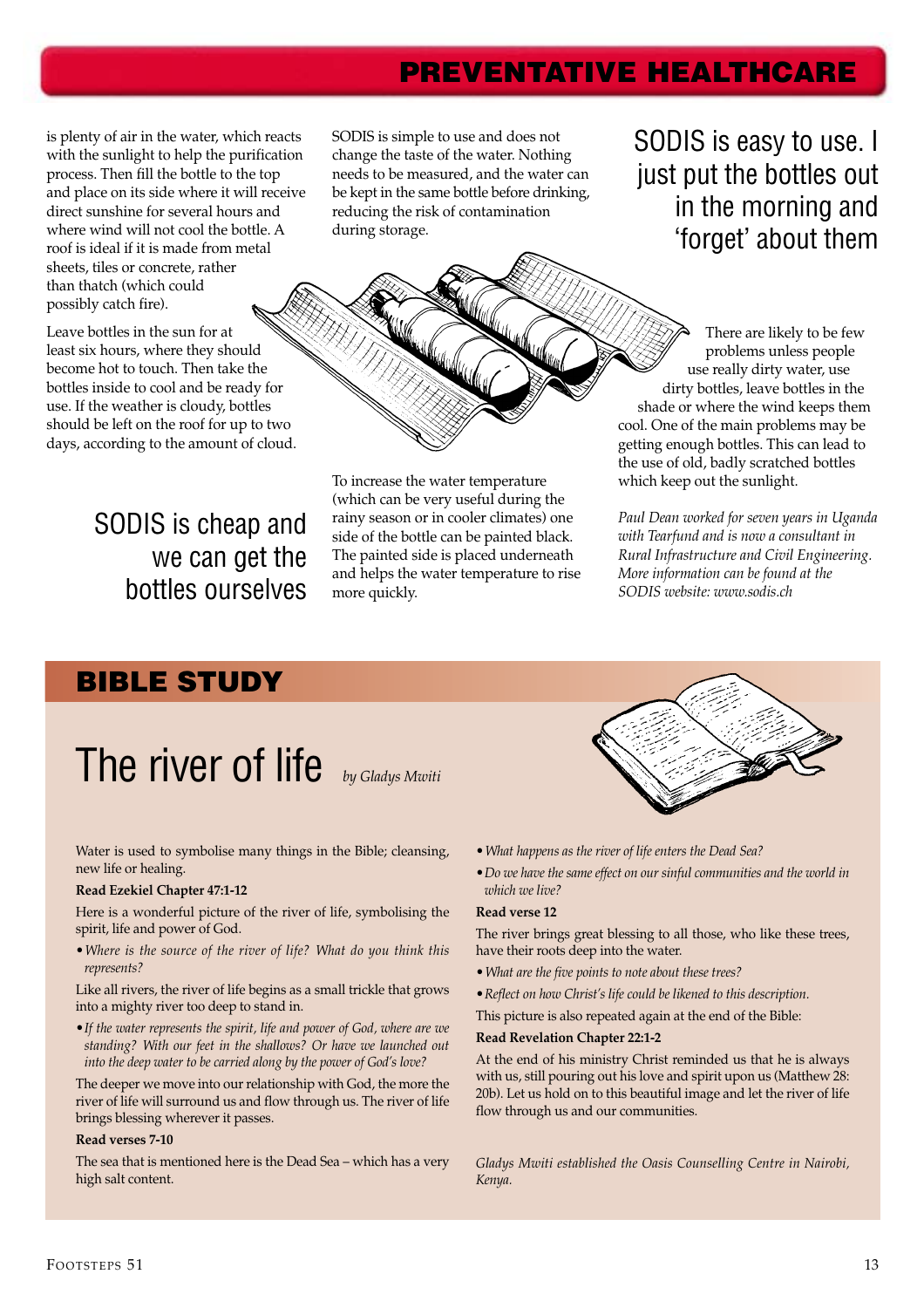# **RESOURCES**

# **Books Newsletters Training materials**

#### **New** *Footsteps* **CD-ROM**



Do you lend out issues of *Footsteps* to friends and then never see them again? Have you lost issues of *Footsteps*? Are you a new reader and wish you had earlier back copies? We now have a new CD-ROM available with issues 18–50 of *Footsteps* in English, French, Spanish and Portuguese. You can search for issues or topics and print out the information you need. We also have copies of the earlier CD-ROM (Issues 1–40) still available. Both CD-ROMs cost £10 each (US \$15) to organisations able to pay. Please make cheques payable to Tearfund. One copy is available free of charge to *Footsteps* readers unable to pay who could make good use of them. Please write with details:

*Footsteps CD-ROM PO Box 200 Bridgnorth Shropshire WV16 4WQ UK*

**Hands On – Food, Water and Finance**

#### **Hands On – Energy, Infrastructure and Recycling**

#### **Practical innovations for a sustainable world**

Lots of short articles on interesting projects around the word that have been featured on the BBC World TV series, featuring their experiences, problems and successes. The Energy book covers subjects ranging from solar lanterns to recycling inner tubes, hydrogen powered cars to disaster proof buildings. The Food book includes subjects from ecological sanitation to mercury detection, harvesting seaweed to credit unions.

Both are available from ITDG for £12.95 each plus £4.90 postage and packing.

*ITDG Bookshop 103–105 Southampton Row, London WC1B 4HL, UK*

*E-mail: orders@itpubs.org.uk*

### **Medical Supplies and Equipment for Primary Health Care**



*by Manjit Kaur and Sarah Hall*

This book is an excellent resource for obtaining medical equipment and supplies. It will prove invaluable to health personnel responsible for maintaining a clinic. It contains detailed information on essential drugs and their usage. There are helpful details on every aspect of selection, ordering, storage, record keeping and use of medicines and equipment. The subject of safe disposal of medical waste is also considered. A free copy is available for health personnel in the South, with additional copies available at £7.50. Please contact: *ECHO*

*Ullswater Cresent, Coulsdon, Surrey, CR5 2HR, UK*

*E-mail: cs@echohealth.org.uk*

An on-line version is also available from: *www.echohealth.org.uk*



## **Books for young people**

Being young in the world today is quite a challenge. Advertising provides young people with suggestions and lifestyles which may often prove destructive. The economic crisis makes them feel uncertain about their future. Family breakdowns and the present day social structure make it more difficult to form healthy relationships. How can young people make the right decisions?

The Certeza Argentina editorial group is specially interested in this group of readers. They recently published four titles in Spanish for this age group. The books are written in a lively style designed to appeal to youth. They are CD-ROM size with lots of illustrations and humour. The authors are young people themselves or youth leaders. These books may help our young people to find God's answer to their concerns.

- Sexo realmente seguro: El verdadero plan de Dios
- **Cómo cumplir tus sueños**
- **Amistad**
- **¿Bailamos? Ayudándote a decidir**

These books cost \$6.90 each including postage. All four are available for \$17 including postage.

Send orders and payment to Certeza Argentina, Bernardo de Irigoyen 654, C1072AAN, Buenos Aires, Argentina, Tel/Fax: +54 11 4331 5630.

For further information, contact: certeza@logos.com.ar or connect at the following websites: www.libreriacerteza.com.ar www.certezajoven.com.ar

#### **How to Build the Archloo**

This book shows how to build a permanent shelter over a VIP (Ventilated Improved Pit) type latrine, in much the same way as a ferro-cement water tank is built. The main items required are four planks of wood, each cut into the shape of half an arch, sacking and cement mortar. There are many pictures, and suggestions on how to make the end walls, a vent pipe, and alternatives to a door. Although knowledge of building VIP latrines is recommended, any person with basic building skills will be able to use it.

The book costs £8 including postage and packing and is available from: *Dr Peter Glover The Write Stuff, 133 Penzance Road, Durban 4001, South Africa E-mail: writes@iafrica.com*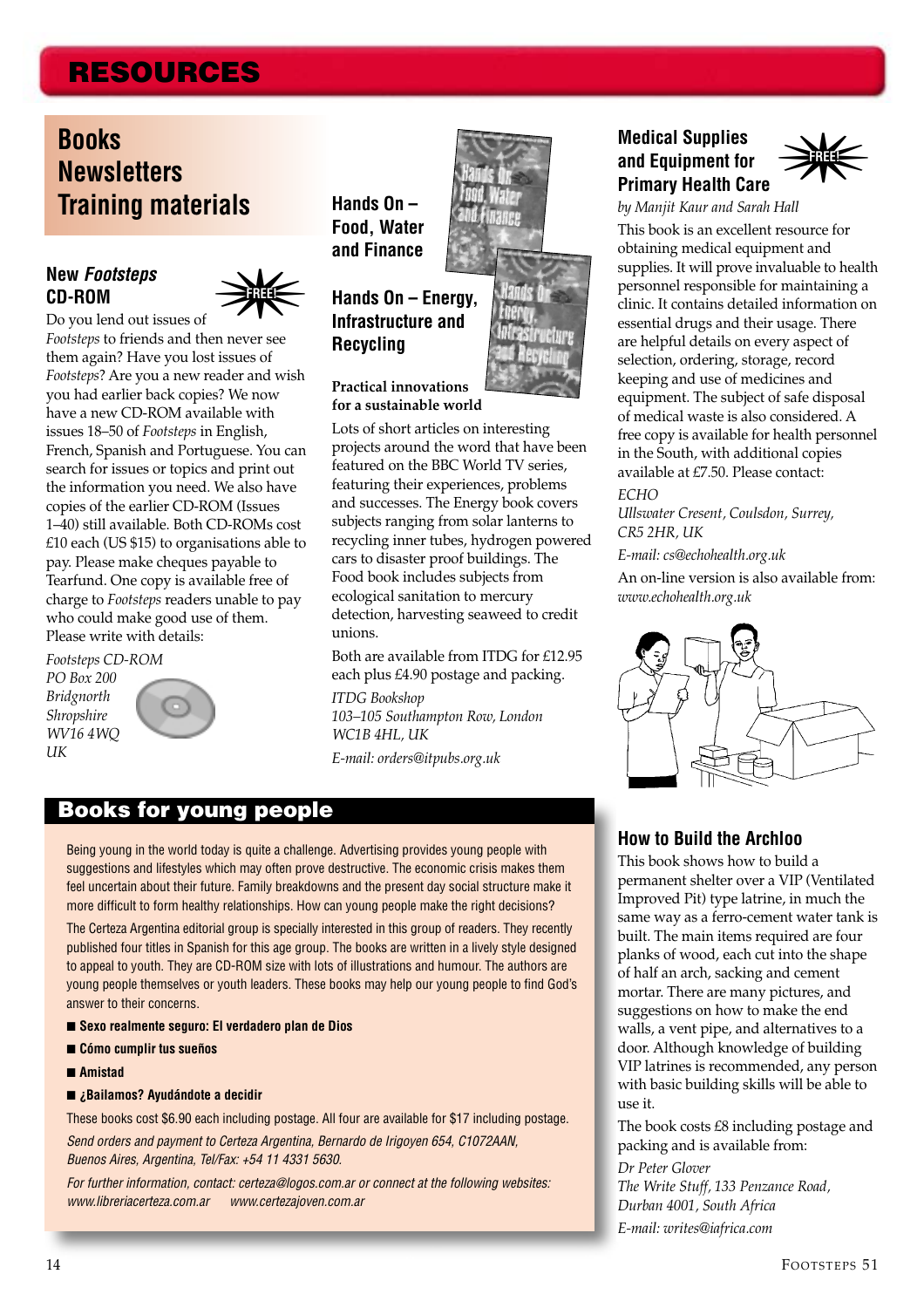# **RESOURCES**

### **CLAVES – A Juventud Para Cristo (Uruguay) programme**

Youth for Christ Uruguay has been running a very successful programme aimed at preventing child and adolescent sexual abuse. Very valuable resources in Spanish, English and French have been developed in order to equip those interested in working in this area. Their experience has now been recorded and it was shared at an international conference in Japan in December 2001. If you would like to learn from their experience please request a copy of their publication, *Into the Fields of Hope,* which can be e-mailed to you free of charge. Unfortunately they are not able to post copies.

*CLAVES Programme Youth for Christ Uruguay E-mail: claves@adinet.com.uy*

### **Hand-dug Wells and their Construction**

*by SB Watt and WE Wells*

This technical book provides practical guidance in constructing a well. It includes

numerous illustrations (example below), details of recommended materials, construction tips and sources of further information.

#### It costs £13.95 plus £4.90 postage and packing and is available from ITDG (see page 14).  $P_{\text{DLE}}$



#### **Apology**

We apologise that the fascinating account of the use and translation of Footsteps in Mozambique in Issue 50 was wrongly credited to CORD. The work is actually being carried out by the organisation AMM who are linked with CORD.

#### **Waterlines**

This practical magazine provides detailed information on all aspects concerning low-cost water and sanitation. It is written for project managers, engineers, policy makers and field workers. Annual subscriptions cost £35 for organisations and £22 for individuals.

*ITDG Publishing Journals c/o Portland Press Commerce Way Whitehall Industrial Estate Colchester, Essex CO2 8HP UK*

*E-mail: sales@portlandpress.com*

#### **Hand-dug Shallow Wells**

*by Seamus Collins* ISBN 3 908001 97 8

This manual is Volume 5 in a series of books on various aspects of water

supply and sanitation published by SKAT. It deals with the planning, construction, management, operation and maintenance of hand-dug wells with communities in low income countries. It is aimed at planners, engineers and technicians in the water sector, with the aim of aiding decision-making about the appropriate type of technology to use in a given situation, with practical information about using the various technologies.



- www.skat.ch Publications and links to useful sites
- www.sodis.ch Detailed information on solar disinfection at household level
- www.lboro.ac.uk/well Provides information for NGOs on water, sanitation and environmental health
- www.lifewater.org A Christian site with technical information on rural water supplies and sanitation
- www.wateraid.org.uk Up to date information on Tearfund's research project – Water Matters

The book costs £14.00 plus £4.90 postage and packing and is available from ITDG. Other books in the series include:

- **Water programme management**
- **Building construction**
- **Drilling wells**
- **Handpumps.**

All the books are simply written and are well illustrated, so they are excellent to use for training and in the field. More information is available from:

 $\approx$ 

*SKAT Vadianstrasse 42 CH-9000 St Gallen Switzerland E-mail: info@skat.ch Website: www.skat.ch*

#### **Data protection**

Tearfund is legally required to ask Footsteps readers for their agreement to use the information held on our mailing list. From time to time we may pass reader information on to other organisations for purposes related to Footsteps (for example, the present Footsteps evaluation). If you are happy for your address details to be used in this way, there is no need to take any action. However, if you would prefer us **not** to pass on any information that we hold about you, please fill in your name and address and send this form back to us, or send an e-mail to roots@tearfund.org

Name

Address

Number from address label (if known)

Please send this form to: Footsteps Mailing List, PO Box 200, Bridgnorth, Shropshire, WV16 4WQ, UK